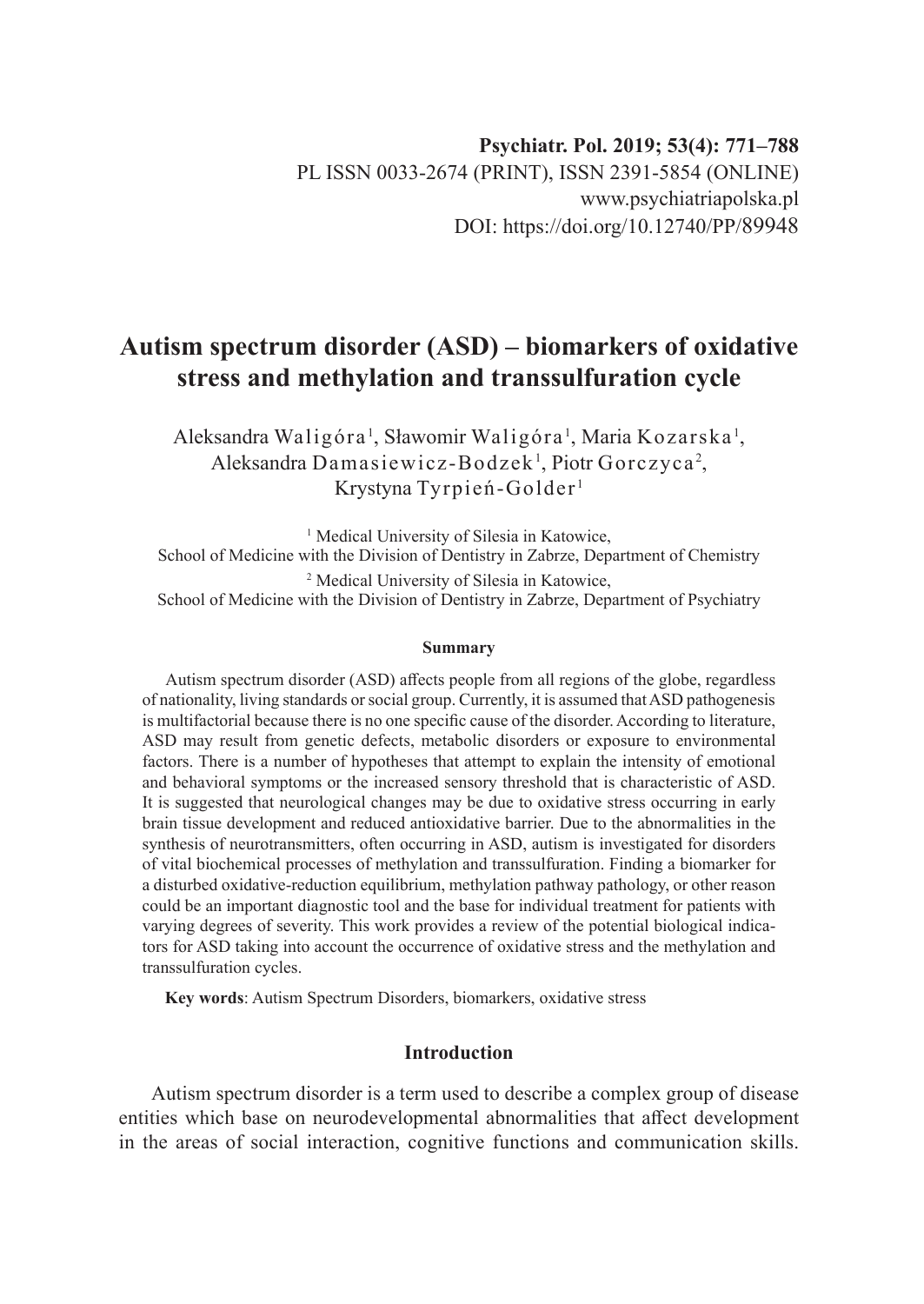A great interest in this disease entity is caused by its complex and not fully explained etiopathogenesis. It is assumed that the background of autism has a multifactorial nature. Research to date on autistic disorders has provided a lot of relevant information on this subject, but despite the efforts of scientists from many fields that have been ongoing since the mid-20<sup>th</sup> century, it has not been possible to clearly establish the underlying causes of these abnormalities. There are hypotheses about the inherent nature of autism spectrum disorders, but the symptoms cannot be detected in prenatal tests. There are many factors in the literature that may affect the occurrence of autism. Among the reasons mentioned are genetic defects, chromosomal abnormalities, metabolic diseases, viral factors, immunological tolerance or hypoxia caused by perinatal problems [1–5].

The phenotypic characteristic of neurodevelopmental disorders is an integral part of the advances in research and clinical practice. People with ASD have a different history of 'illness' and different severity of symptoms. The hypothesis that ASD is caused by the occurrence of several different variations within several epigenetic genes enjoys increasing recognition. Interactions between environmental and genetic factors that contribute to the expression of predisposing genes are thought to have a significant impact on the appearance of autism-specific features. Specific phenotype, which arises as a result of abnormal biochemical processes under the influence of epigenetic factors, can be characterized by different biomarker profiles for different individuals [6]. The challenge and difficulty in identifying biomarkers in ASD are to correctly distinguish biomarkers representing the genetic and neurobiological changes that led to it from those whose presence is the result of an already existing disorder.

Based on the available literature, information on potential metabolic biomarkers has been collected, mainly in terms of their importance in assessing the development of autism spectrum disorders. As they are indicators of oxidative stress as well as methylation and transsulfuration cycle disorders, they seem promising when it comes to their usefulness for developing a coherent program of pharmacological therapy supplementing psychotherapeutic methods of treatment [6, 7]

#### **Biomarkers of oxidative stress in autism**

Free radicals with one unpaired electron are highly reactive systems with an oxidative nature. In the homeostasis conditions, there is a dynamic balance between the production of free radicals of oxygen and nitrogen origin and the antioxidant capacity of the cell. The physiological and pathophysiological effect of free radicals is determined by the reactivity of the oxidant itself, its subcellular location, concentration, and duration of action. Reactive oxygen species (ROS), in particular, superoxide anion radical  $(O_2^{\bullet})$ , hydrogen peroxide  $(H_2O_2)$ , hydroxyl (HO $\bullet$ ), hydroperoxide (HO<sub>2</sub> $\bullet$ ) radical act as relays in cellular signalling and are involved in the mechanism of destruction of pathogens, both during congenital and acquired immune responses. They are not only the first line of defence of phagocytes against pathogens, but also indirectly activate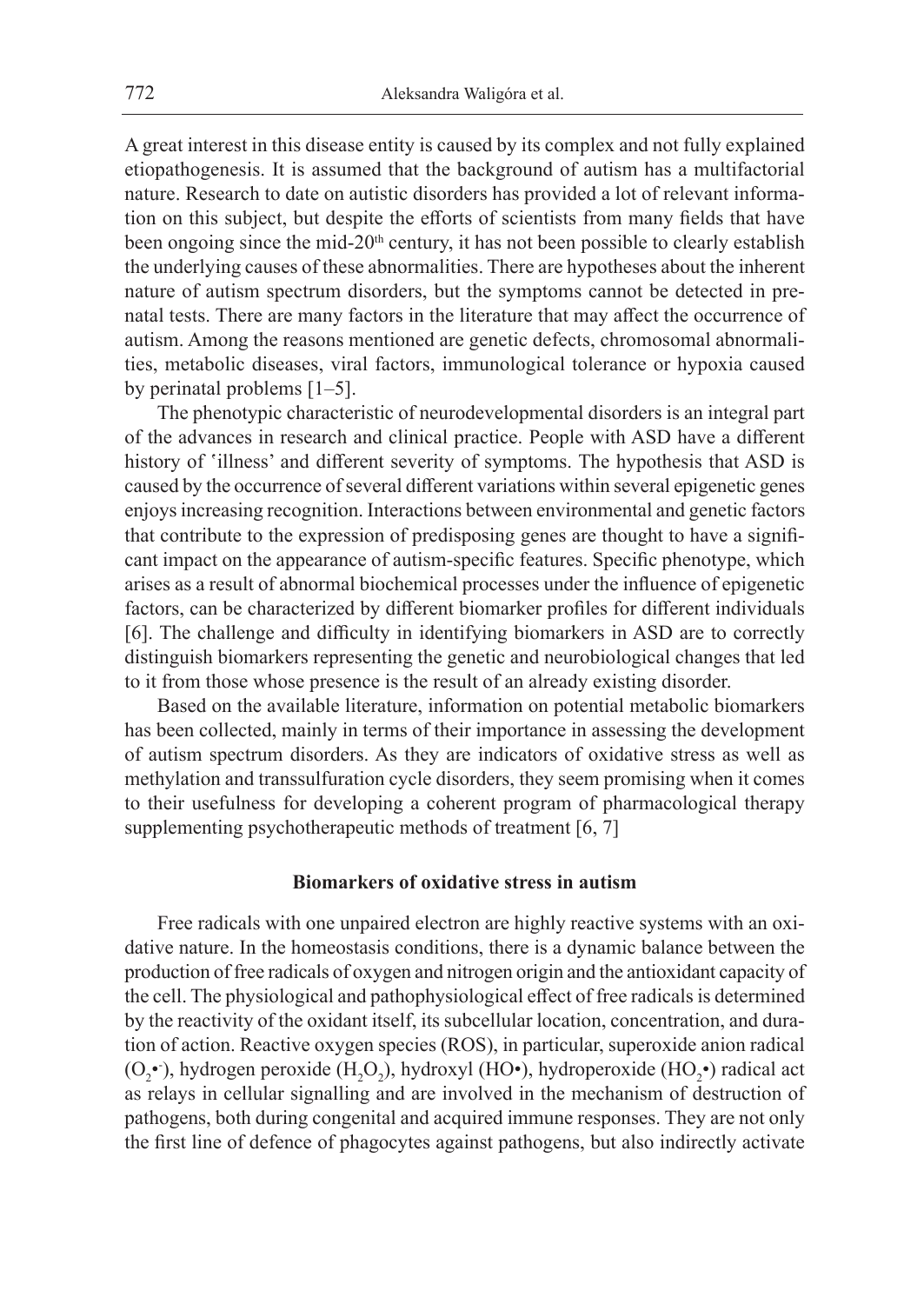T lymphocytes by changing the form of oxidation of intracellular glutathione, or by intensifying the production of interleukin-2 [8–10].

The excessive production of free oxygen radicals leads to the emergence of an oxidative potential advantage, i.e., oxidative stress and, consequently, the weakening of the natural mechanisms of detoxification of xenobiotics. In situations where the infection and/ or inflammation lasts for several months or longer, phagocytic cells may produce excessive amounts of free radicals, which leads to undesirable damage to the neighbouring cells of the body. High concentrations of ROS initiate, among others, processes of peroxidation of polyunsaturated fatty acids in lipid membranes, leading to the oxidation of polypeptide chains, their fragmentation and conversion of amino acid residues to derivatives, which consequently reduces the biological activity of the protein. Although nucleic acids are more resistant to free radicals than polypeptides or phospholipids, they are also exposed to the oxidative effect of ROS, especially in the mitochondrial genetic material. The DNA strand is damaged because of a modification of nitrogenous bases, oxidation of deoxyribose or breaking of phosphodiester bonds by the hydroxyl radical HO• [11–15].

Reactive nitrogen species (RNS), which include free nitrogen radicals: NO•, NO<sub>2</sub>• and peroxynitrite(III) (ONOO- ), analogically to ROS, may contribute to the modification of biological structures of, in particular, polypeptides and DNA [16]. Potential mutagenic and genotoxic activity is produced by excess of NO• forming harmful products of DNA deamination as well as ONOO – with oxidative activity. NO• at physiological pH may undergo autoxidation to  $N_2O_3$ . The destructive effect of  $N_2O_3$ on DNA is the nitrosation of primary heterocyclic amines, it indirectly leads to the formation of diazonium ions, which undergo hydrolysis and finish the deamination process. As a result, deamination of adenine, cytosine and guanine leads to the occurrence of hypoxanthine, uracil and xanthine respectively. Unstable xanthine can easily depurate by creating sites devoid of nitrogenous bases in which the DNA strand breaks as a result of endonucleases activity. On the other hand, ONOO – can directly react with deoxyribose to form a sugar radical, which in the subsequent stages undergoes reactions leading to the cracking of the strand [17].

Oxidative stress, which occurs as a result of the cumulative impact of toxic environmental factors that can lead to neuronal damage in genetically predisposed individuals, may play a key role in the pathogenesis of autism spectrum disorders. The lack of balance between oxidants and antioxidants, which is a consequence of mitochondrial disorders, is increasingly being treated as a potential pathogenic factor in neurodegenerative diseases. Therefore, there is a high probability that the action of oxidative stress has serious consequences also for the development and functioning of the central nervous system of people with autism [12, 18].

#### Glutathione

More than 98% of total glutathione (GSH+GSSG) occurs in the reduced form (GSH) able to reduce free radicals, the rest is oxidized (glutathione disulfide – GSSG) existing as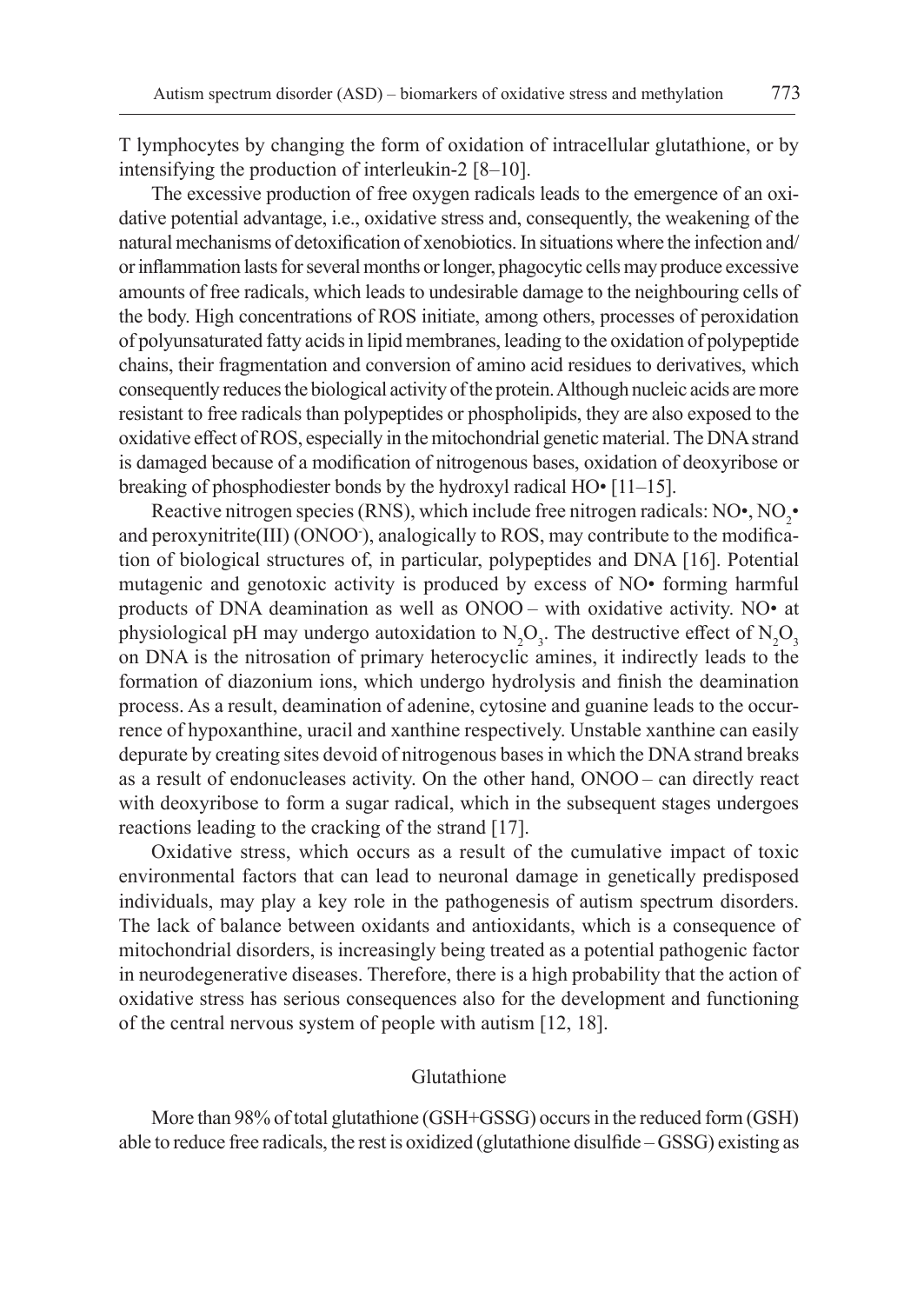a disulfide and S-conjugates of glutathione. The concentration of intracellular glutathione varies from 5 to 10 mM/l. The anti-oxidant effect of GSH is not only related to ROS detoxification but also with the coupling of toxic electrophilic exo – and endogenous substances and with the possibility of chelation of metal ions. In the eukaryotic cells, the GSH/GSSG ratio is an indicator of the general state of the intracellular oxidation-reduction environment. The lower level of mitochondrial glutathione is associated with neuronal sensitivity to oxidative stress. The brain is highly susceptible to oxidative stress mainly due to the limited efficiency of antioxidants, higher energy requirements and higher lipid content. It is about 2% of body weight but consumes as much as 20% of metabolic oxygen. The vast majority of energy is used by neurons. Due to the lack of potential for the production of glutathione by neurons, the brain has a limited ability to detoxify ROS, making neurons the first cell line vulnerable to oxidative stress. In children (0–2 years) and older people (41–69 years), significantly lower GSH concentration and higher GSSG were found in erythrocytes compared to people from other age groups [19]. Therefore, there are suggestions that neurological changes induced by oxidative stress occurring in the early stages of development of the brain tissue may lead to autism spectrum disorders. Numerous studies have shown a correlation between abnormal glutathione levels in various tissues, and the occurrence of autistic disorders [20]. The results of the studies on the concentration of glutathione or concentration ratios of its various forms in the biological material in persons with ASD and control groups are presented in Table 1.

| <b>Biomarker</b> | Sample                               | Mean value [mg/ml] $\pm$ SD | Reference |
|------------------|--------------------------------------|-----------------------------|-----------|
| Free GSH/GSSG    | Lymphoblastic cells                  | Control 99.14 $\pm$ 33.5    | $[21]$    |
|                  |                                      | $n = 10$                    |           |
|                  |                                      | Autistic 61.81 $\pm$ 10.6   |           |
|                  |                                      | $n = 10$ ; $p < 0.001$      |           |
|                  | Mithochondria of lymphoblastic cells | Control $11.63 \pm 3.9$     |           |
|                  |                                      | $n = 10$                    |           |
|                  |                                      | Autistic $5.06 \pm 1.3$     |           |
|                  |                                      | $n = 10$ ; $p < 0.001$      |           |
| GSH/GSSG         | Cerebellum                           | Control $103.4 \pm 5.9$     | $[22]$    |
|                  |                                      | $n = 10$                    |           |
|                  |                                      | Autistic $48.7 \pm 1.7$     |           |
|                  |                                      | $n = 10$ ; $p < 0.0001$     |           |
|                  | Temporal cortex                      | Control $113.9 \pm 8.2$     |           |
|                  |                                      | $n = 10$                    |           |
|                  |                                      | Autistic $44.7 \pm 3.1$     |           |
|                  |                                      | $n = 10$ ; $p < 0.0001$     |           |

Table 1. **A summary of the results of studies which measured GSH or GSH/GSSG concentrations in patients with ASD and control groups**

*table continued on the next page*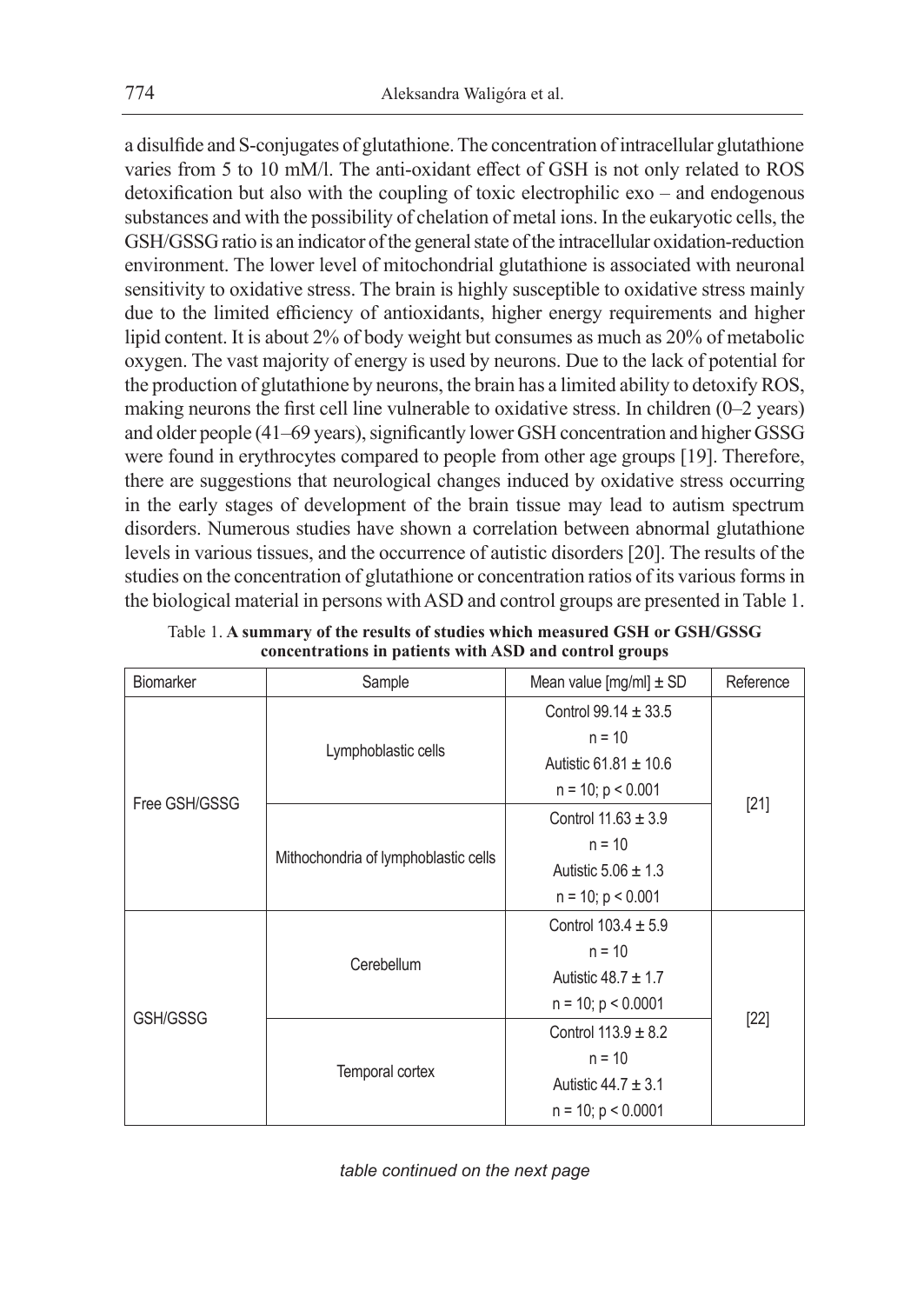| GSSG/GSH      | Plasma             | Control $0.093 \pm 0.04$<br>$n = 44$<br>Autistic $14 \pm 0.05$<br>$n = 55$ ; $p < 0.0001$     | $[23]$ |
|---------------|--------------------|-----------------------------------------------------------------------------------------------|--------|
| GSH (µM)      | <b>Whole Blood</b> | Control 242.67 ± 32.94<br>$n = 13$<br>Autistic $161.16 \pm 10.68$<br>$n = 15$ ; $p = 0.02$    | [24]   |
| Free GSH/GSSG | Plasma             | Control $7.9 \pm 3.5$<br>$n = 73$<br>Autistic $4.9 \pm 2.2$<br>$n = 80$ ; $p < 0.0001$        | $[25]$ |
| GSH/GSSG      | Plasma             | Control $28.2 \pm 7.0$<br>$n = 73$<br>Autistic $14.7 \pm 6.2$<br>$n = 80$ ; $p < 0.0001$      | $[26]$ |
| Free GSH/GSSG | Plasma             | Control $17 \pm 6,8$<br>$n = 42$<br>Autistic $6 \pm 2$<br>$n = 40$ ; $p = 0.001$              | [26]   |
| GSH/GSSG      | Plasma             | Control $47 \pm 18$<br>$n = 42$<br>Autistic 21 $\pm$ 6<br>$n = 40$ ; $p = 0.001$              | [26]   |
| GSH/GSSG      | Plasma             | Control $26.07 \pm 5.03$<br>$n = 2,042$<br>Autistic $8.03 \pm 2.46$<br>$n = 20$ ; $p = 0.001$ | $[27]$ |

 $SD$  – standard deviation; n – group size; p – level of significance

Intracellular oxidative stress causes the reduction of glutathione reductase capacity to reproduce the reduced form of glutathione. To recover intracellular redox homeostasis, GSSG is transported to plasma. Therefore, the increased GSSG value and the reduced GSH/GSSG plasma ratio is a good indicator of intracellular oxidative stress. The lower concentration of the reduced form of glutathione may also explain the possibility of recurrent infections, inflammation of the nervous tissue and digestive tract and reduced ability to remove toxic substances from the body in patients with ASD [28].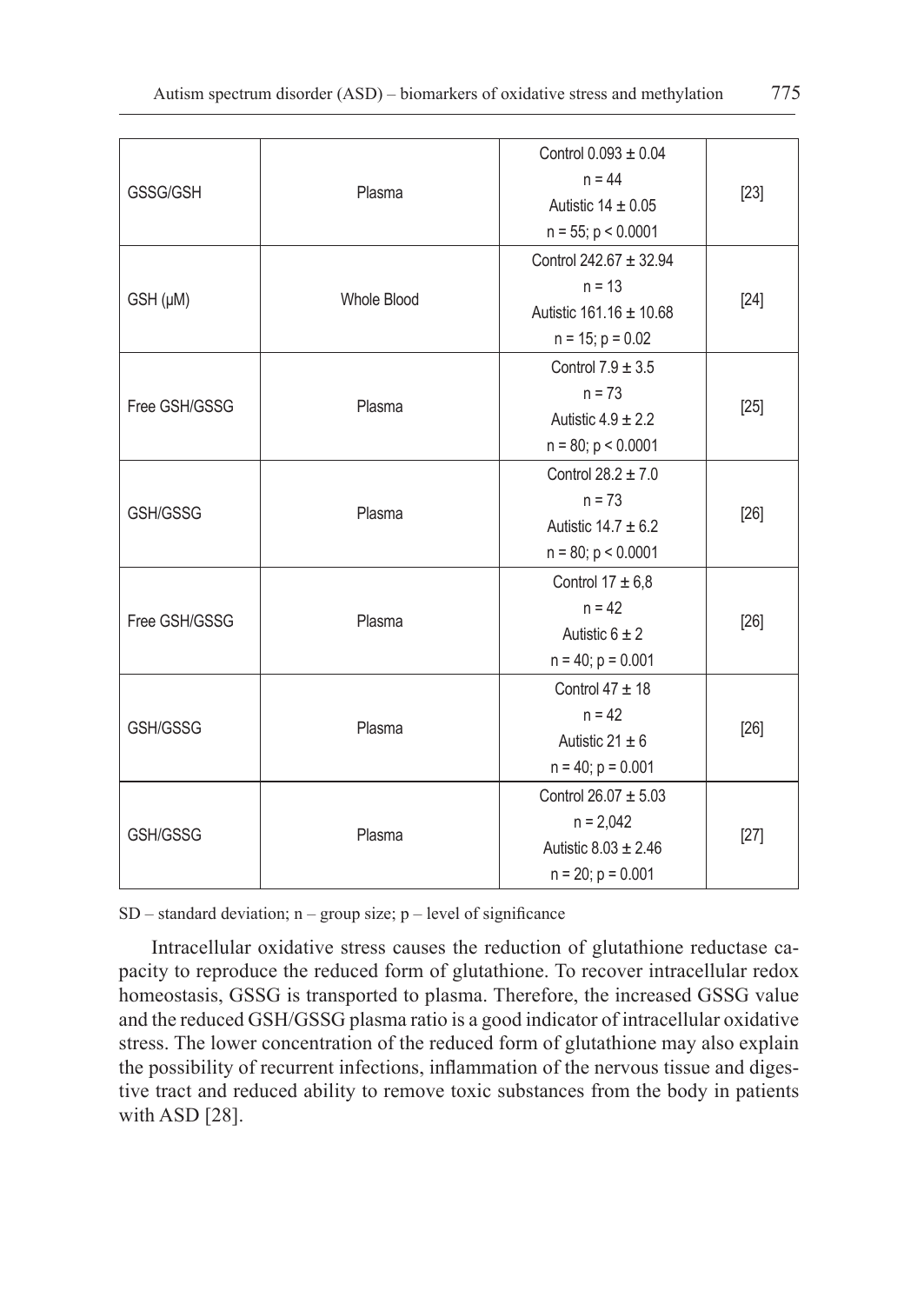## Glutathione peroxidase, catalase and superoxide dismutase

Neutralization of excess free radicals takes place thanks to an antioxidative system that involves the action of enzymatic and non-enzymatic antioxidants. The main enzymes that inhibit the formation of the most reactive hydroxyl radical are superoxide dismutase (SOD), catalase (CAT) and glutathione peroxidase (GPx) [15, 18].

Superoxide dismutase is an enzyme catalyzing superoxide dismutation  $O_2$  - to  $H_2O_2$  and  $O_2$ , also inhibits lipid peroxidation by removing superoxide radicals formed during incomplete reduction of O<sub>2</sub>. Toxic  $H_2O_2$ , a natural product of cellular metabolism, is a substrate for catalase (CAT) and glutathione peroxidase (GPx) that maintain its low concentration. GPx allows the reduction of  $H_2O_2$  and lipid hydroperoxides in the oxidation reaction of GSH to GSSG and water. This selenium-dependent enzyme is found in the cytosol and also in the lower concentration is present in the mitochondria and extracellular fluid. In turn, catalase catalyzes the  $H_2O_2$  decomposition reaction to water and molecular oxygen in peroxisomes.  $H_2O_2$ , which is a reaction product catalyzed by SOD, is at the same time a substrate for reactions catalyzed by CAT and GPx, between which there is a cooperation effect [29].

The results of studies on the determination of SOD, GPx and CAT antioxidant enzymes presented in Table 2 show altered activity of these enzymes in patients with autism. Investigations of oxidative stress indicators were carried out on samples of erythrocytes, plasma and serum. Erythrocytes appear to be a good material due to their simple structure and relatively large amounts of polyunsaturated fatty acids existing in cell membranes that may undergo peroxidation under the influence of ROS.  $H_2O_2$  can diffuse easily through biological membranes and enter plasma or other cell components and thus increase the activity of antioxidants. Therefore, any changes in GPx and CAT activity in cells will also determine the activity of these enzymes in the extracellular environment [33].

| <b>Biomarker</b>                  | Sample       | Mean value $\pm$ SD                                                                         | Reference |
|-----------------------------------|--------------|---------------------------------------------------------------------------------------------|-----------|
| <b>GP<sub>x</sub></b><br>(U/g Hb) | Erythrocytes | Control 24.81 $\pm$ 1.19<br>$n = 25$<br>Autistic $19.17 \pm 1.16$<br>$n = 20$ ; $p < 0.005$ | $[30]$    |
| Gpx<br>(U/g Hb)                   | Erythrocytes | Control $38.01 \pm 5.03$<br>$n = 41$<br>Autistic $28.72 \pm 2.64$<br>$n = 45$ ; $p < 0.05$  | $[31]$    |
| Gpx<br>(U/g Hb)                   | Erythrocytes | Control $7.45 \pm 0.65$<br>$n = 9$<br>Autistic $7.75 \pm 0.93$<br>$n = 12 p > 0.05$         | $[32]$    |

Table 2. **A summary of the results of studies which measured SOD and GPx activity in ASD patients and control subjects**

*table continued on the next page*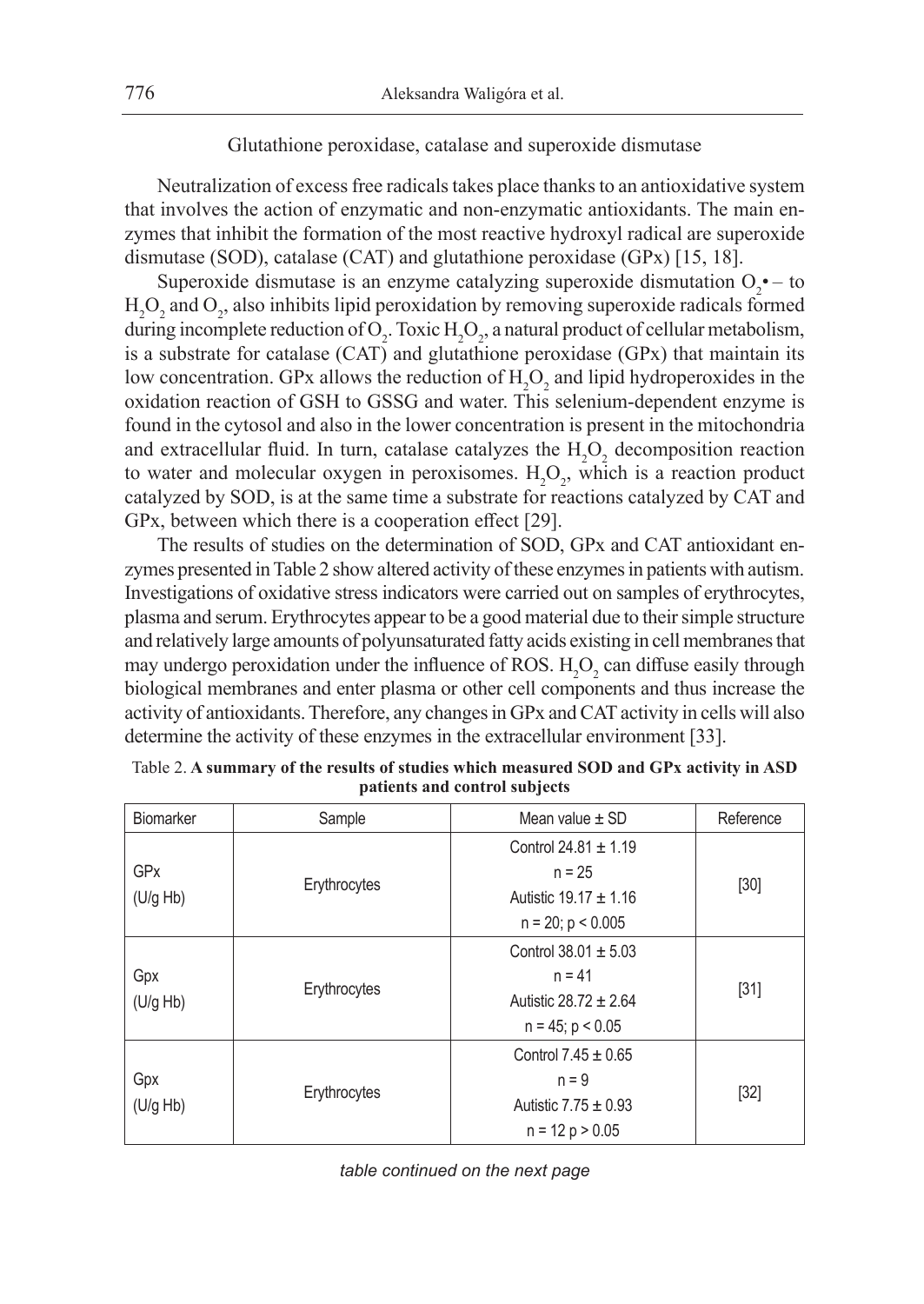| Gpx<br>(U/L)    | Plasma       | Control $24.2 \pm 6.3$<br>$n = 30$<br>Autistic $40.9 \pm 11.3$<br>$n = 27$ ; $p < 0.0001$      | $[33]$ |
|-----------------|--------------|------------------------------------------------------------------------------------------------|--------|
| Gpx<br>(U/dL)   | Plasma       | Control $143.85 \pm 61.12$<br>$n = 30$<br>Autistic 246.88 $\pm$ 99.93<br>$n = 30$ ; $p < 0.05$ | $[34]$ |
| Gpx<br>(U/mL)   | Plasma       | Control $0.39 \pm 0.08$<br>$n = 41$<br>Autistic $0.27 \pm 0.04$<br>$n = 45$ ; $p < 0.05$       | $[31]$ |
| SOD<br>(U/g Hb) | Erythrocytes | Control 1,321.72 ± 46.29<br>$n = 25$<br>Autistic 987.8 ± 92.97<br>$n = 20$ ; $p < 0.005$       | $[30]$ |
| SOD<br>(U/dL)   | Erythrocytes | Control $1.24 \pm 0.33$<br>$n = 30$<br>Autistic $1.51 \pm 0.45$<br>$n = 30$ ; $p < 0.05$       | $[34]$ |
| SOD<br>(U/g Hb) | Erythrocytes | Control 971.31 ± 239.14<br>$n = 26$<br>Autistic 2,123.59 ± 543.53<br>$n = 27$ ; $p < 0.001$    | $[35]$ |
| SOD<br>(U/g Hb) | Erythrocytes | Control 993.17 ± 118.31<br>$n = 41$<br>Autistic $723.78 \pm 90.03$<br>$n = 45$ ; $p < 0.05$    | $[31]$ |
| CAT<br>(k/g Hb) | Erythrocytes | Control 515.77±127.9<br>$n = 26$<br>Autistic 209.31± 61.92<br>$n = 27$ ; $p < 0.001$           | $[35]$ |
| CAT<br>(U/L)    | Serum        | Control 0.689 ± 0.157<br>$n = 42$<br>Autistic 2.836 ± 0.479<br>$n = 45$ ; $p \le 0.001$        | $[36]$ |

SD – standard deviation; n – group size; p – level of significance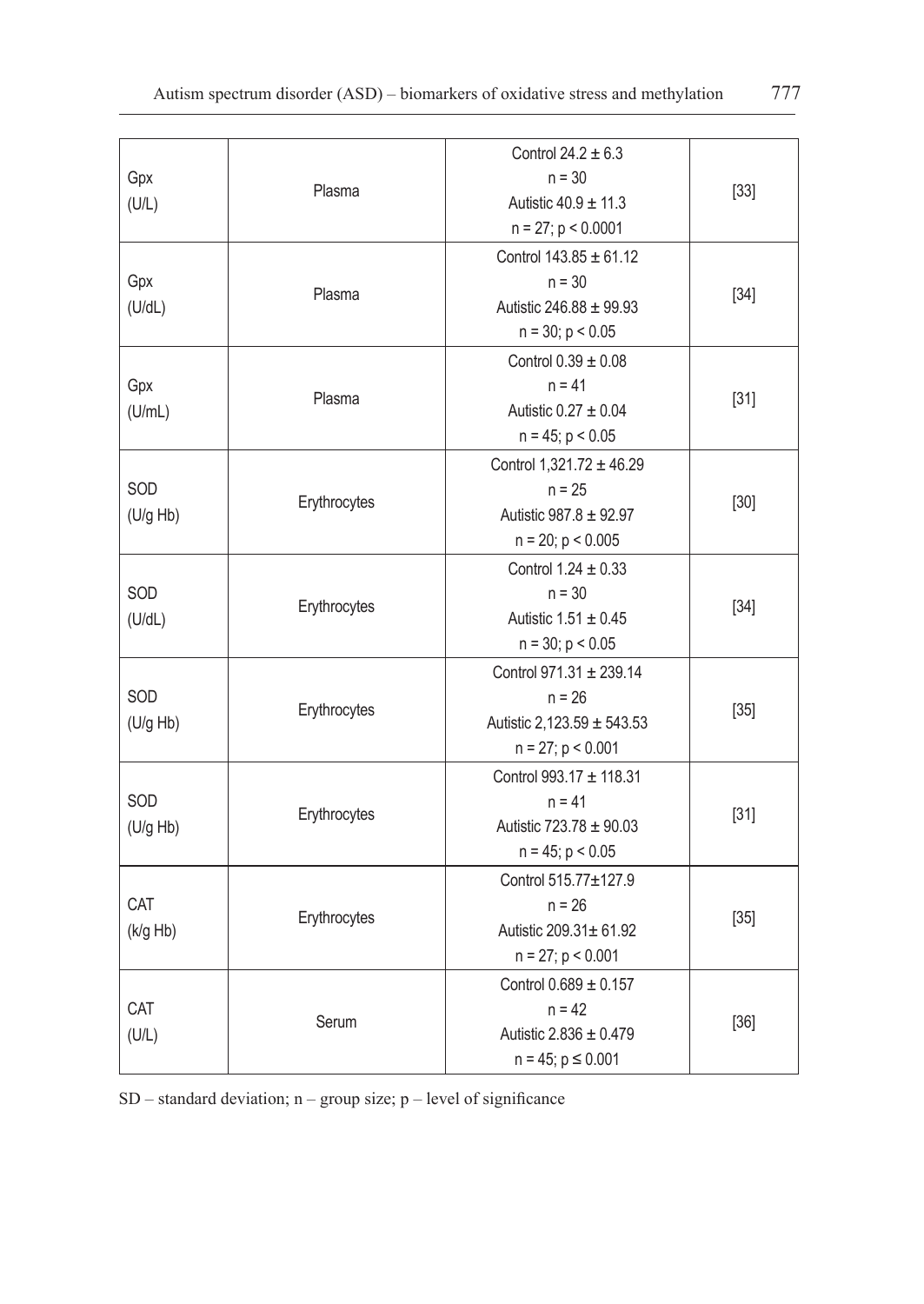The results of independently conducted experiments to determine the concentration of SOD, GPx and CAT in blood samples in children with autism syndrome showed significant differences in the concentration of these enzymes in relation to the concentrations in samples of healthy children. The obtained results are not unequivocal and do not show a clear tendency in regard to the activity of these enzymes. Impaired antioxidant capacity, manifested by reduced enzyme activity, may result from their lower production or higher consumption when trying to neutralize free radicals. Exhaustion of reserves of antioxidants may be caused by the lack of adequate and sustainable consumption of minerals such as copper and zinc, excessive exposure to xenobiotics or polymorphic changes in genes encoding enzymes that protect the cell from the appearance of oxidative stress [37]. Significantly lower concentrations of GPx and SOD in the group of people with ASD may indicate a reduced neutralization capacity of  $H_2O_2$ , superoxide anion radical and organic hydroxides. Exceeding the antioxidative capacity under GPx and CAT deficiency conditions can lead to serious damage to macromolecules. In some studies, there was an opposite relationship, i.e., statistically higher activity of antioxidant enzymes in the group of people with ASD. The hyperactivity of antioxidants is explained as a compensatory effect, preceding cellular oxidative stress [33].

## Ceruloplasmin and transferrin

Ceruloplasmin inhibits peroxidation of membrane lipids by reducing the concentration of free Fe<sup>2+</sup> ion catalyzing the conversion of  $H_2O_2$  to highly reactive OH•. It acts as a ferroxidase and scavenger for superoxide anion radical  $O_2$ <sup>\*</sup>, protecting polyunsaturated fatty acids found in the membranes of erythrocytes against free radicals [38].

Transferrin, partially saturated with iron ions, acts as a powerful antioxidant in human plasma until it is completely saturated. It acts as a promoter of the Fenton reaction [39]:

 $H_2O_2$  + Fe<sup>2+</sup> → OH• + OH + Fe<sup>3+</sup>

In studies carried out by Chauhan et al. [40], it has been shown that levels of serum ceruloplasmin in thirteen out of nineteen, and in the case of transferrinin sixteen of nineteen studied autistic children were significantly lower than the concentrations determined in samples from healthy siblings.

Interestingly, the study in which ceruloplasmin and transferrin were determined showed the lowest levels of enzymes in children with autism who had the weakest language skills. Autistic children, who did not lose their language skills, showed serum concentrations of ceruloplasmin and transferrin similar to their healthy siblings [40].

## 8-isoprostane

8-isoprostane belonging to the F2-isoprostanes group is considered to be one of the most sensitive markers of polyunsaturated fatty acid oxidation and redox system dysfunc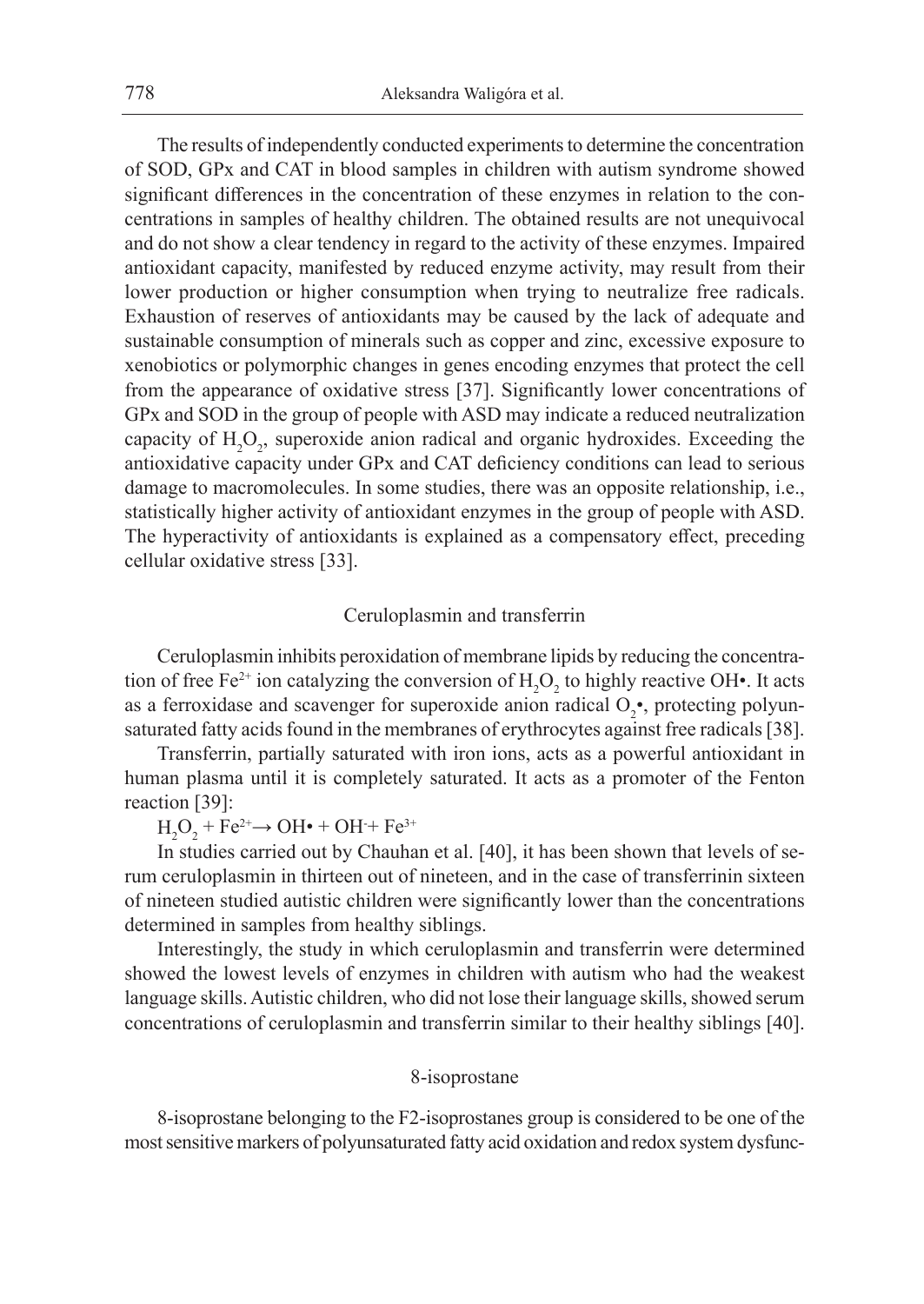tion. F2-isoprostanes are formed as a result of non-enzymatic oxidation of arachidonic acid in phospholipids according to the free radical mechanism. The normal range of 8-isoprostane concentrations in human blood is between 20 and 80 pg/ml. Elevated concentrations of F2-isoprostanes were determined in biological fluids of patients suffering from allergic asthma, Alzheimer's disease, atherosclerosis and hypercholesterolemia, type I and type II diabetes, Huntington's chorea, pulmonary hypertension, cholestasis, or acute respiratory distress syndrome [41].

El-Ansary and Al-Ayadhi [42] measured concentrations of 8-isoprostane in plasma samples of 20 people with autism syndrome aged 4–12 years and 19 controls. The mean concentration of 8-isoprostane in the study group was 45.65% greater than in the control group. The hypothesis of a higher exposure of autistic children to oxidative stress was also checked by Ming et al. [43]. The authors measured the concentration of 8-isoprostane in urine samples from 33 subjects from the study group and 29 from the control group. The mean urinary 8-isoprostane concentration for the study group was significantly higher  $(32.92 \pm 1.98 \text{ ng/mol of creation})$  than for the control group  $(5.71 \pm 0.98$  ng/mol of creatinine).

In the studies conducted by Qasem et al. [44], the presence of 8-isoprostane was detected in blood samples of autistic children at concentrations well above the upper limit of the normal range. 44 children with ASD aged 4–7 participated in the experiment. Patients were diagnosed according to the Childhood Autism Rating Scale (CARS) to determine the severity of autism from mild and moderate to severe. Based on the conducted studies, a four-fold increase in 8-isoprostane in the blood of autistic children was found in comparison to the control group. There were no significant differences in 8-isoprostane concentrations in groups differing in the severity of the autistic syndrome. In contrast, the difference in concentrations of 8-isoprostane present in the blood was statistically significant when age groups were compared. Therefore, there are suspicions that oxidative stress is important in the pathogenesis of autism especially when it occurs in the early years of life [44].

# L-carnitine

L-carnitine (LC) facilitates the beta-oxidation of long-chain fatty acids and the process of removing from mitochondria medium – and short-chain fatty acids having – when in excess – a toxic effects. The results of some in vitro tests show that LC acts as a scavenger for free radicals and protects against the negative effects of oxidative stress [45–48].

Filipek et al. [49], in their work, presented results of determination of total and free L-carnitine in the serum of one hundred patients with ASD. The mean concentration of total and free L-carnitine was significantly lower for children with the autistic syndrome than the range defining the norm. The deficit of L-carnitine was accompanied by a significant increase in alanine (80% of patients had a higher concentration than the mean  $\pm$  SD,  $p$  < 0.001) and ammonia concentration (78% of patients had a higher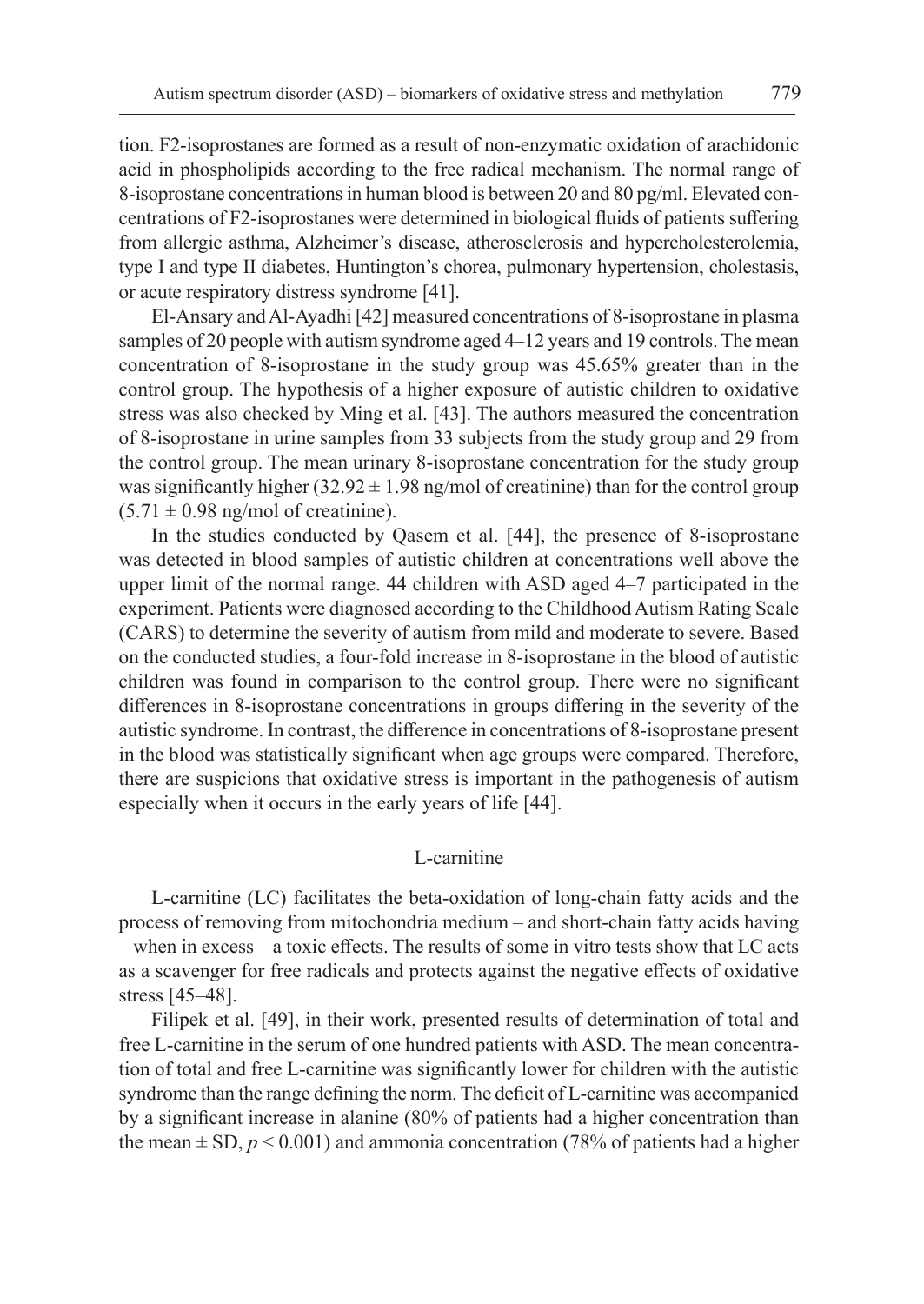concentration than the mean  $\pm$  SD,  $p$  < 0.001) in the serum. According to the authors' suggestion, one of the theoretical reasons for the occurrence of L-carnitine deficiencies in the organisms of children with ASD might be disorders in the proper functioning of mitochondria [49].

#### **Biomarkers of the methylation and transsulfuration cycles**

Methylation is the process of adding a methyl group to a substrate molecule or substitution of an atom or group of atoms with a methyl group  $-CH_3$ . Methylation plays a key role in many different biochemical processes. It is important even in the metabolism of neurotransmitters, e.g., dopamine, noradrenaline or serotonin. It occurs during DNA and RNA repair processes, the synthesis of certain phospholipids (e.g., lecithin), hormones (e.g., melatonin) or strong antioxidants such as glutathione. In addition, as a result of methylation, numerous enzymatic processes are carried out in the liver to detoxify xenobiotics [50].

Methylation also occurs during the methionine metabolic pathway – an exogenous amino acid. Initially, methionine is converted to the S-adenosylmethionine (SAM), which in a further step transfers the methyl group to an acceptor molecule, e.g., a neurotransmitter molecule, a protein, a phospholipid or a nucleotide nitrogen base. By the action of methyltransferase the S-adenosylmethionine is being deprived of a methyl group to produce an S-adenosylhomocysteine (SAH) which is hydrolyzed to adenosine and homocysteine. Homocysteine can be converted again into methionine by reactions catalyzed by methionine synthase and methylcobalamin (vitamin  $B_{12}$ ), or it can be used as a substrate for the synthesis of cysteine in the transsulfuration process. The donor of a methyl group to homocysteine methylation is the active form of folic acid – 5-methyltetrahydrofolate (5-MTHF). During transsulfuration, cystathionine is formed indirectly. The synthesis of cystathionine from homocysteine is catalyzed by vitamin  $B_6$  and cystathionine  $\beta$ -synthase (CBS). Cystathionine in the presence of γ-cystathionase is hydrolyzed to cysteine (Cys), which can be used to produce glutathione. Thus, homocysteine can be remethylated to regenerate methionine in all cells by using 5-MTHF – and  $B_{12}$ -dependent methionine synthase or betaine-homocysteine methyltransferase in human liver and kidneys. The third way to remove homocysteine is the irreversible transsulfuration pathway dependent on vitamin  $B_6$  and cystathionine β synthase, in which homocysteine is permanently removed from the methionine cycle (Figure 1) [51].

Disorders of the transmethylation and transsulfuration cycle are conditioned by genetic and environmental factors. The ability of cells to methylate depends largely on dietary factors, and most of all on the supply of methionine, folic acid and vitamins  $B_6$  and  $B_{12}$ . Genetic polymorphisms may act synergistically with nutritional deficiencies, disrupting the natural regulatory mechanisms of metabolites, consequently increasing oxidative stress and contributing to the development of metabolic pathology. Of the common polymorphisms associated with the risk of autism, the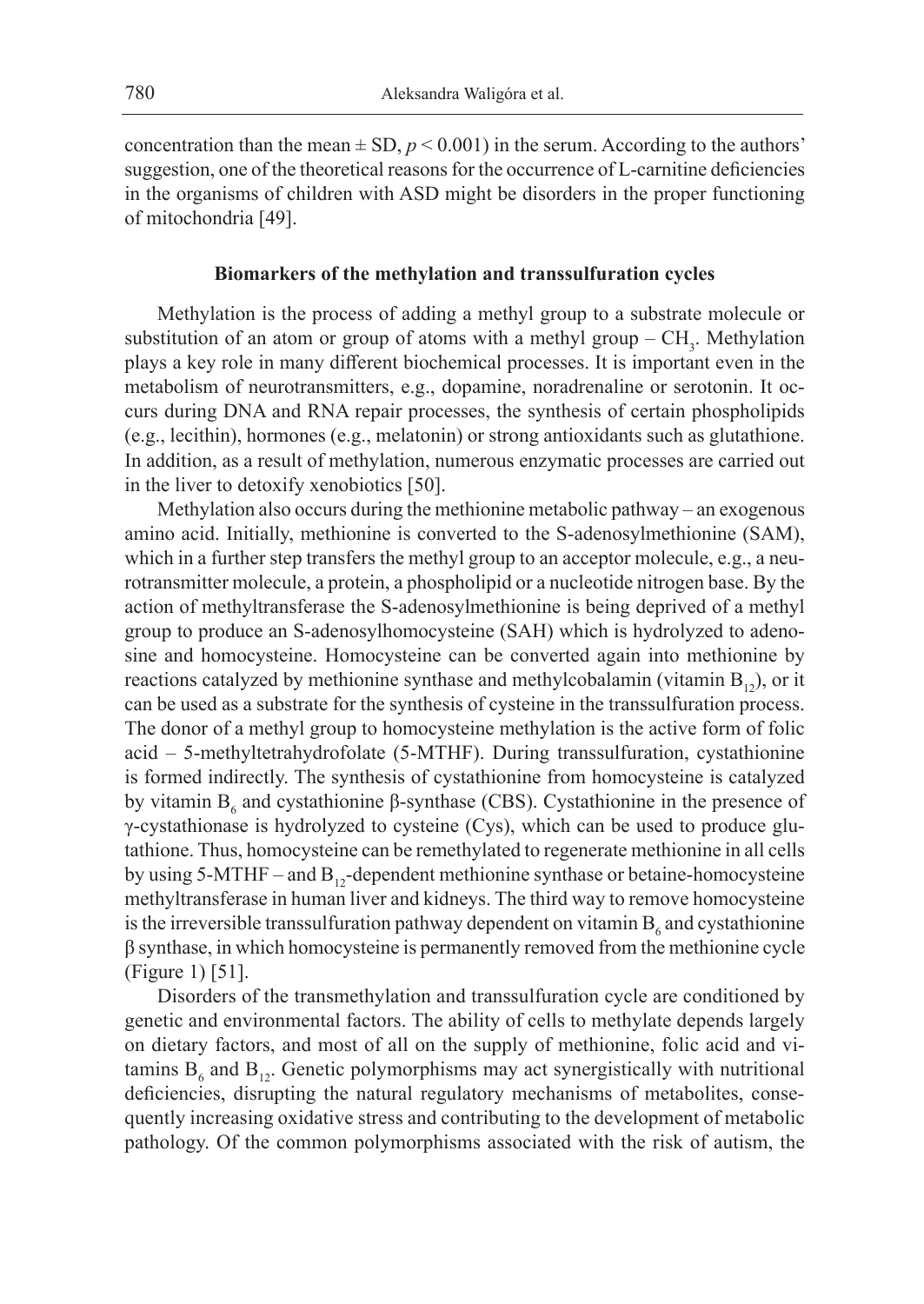polymorphism of methylenetetrahydrofolate reductase (MTHFR) is one of the most frequently studied genetic correlation with autism. MTHFR catalyses the reduction of 5,10-methylenetetrahydrofolate to 5-methyltetrahydrofolate, necessary for the removal of excess homocysteine. Particularly, the 677C>T polymorphism and the 1298A>C polymorphism of the MTHFR gene is considered as a risk factor for neurodegenerative disorders that may contribute to the epigenetic mechanisms that



Figure 1. **Simplified scheme of methionine demethylation and homocysteine transsulfuration cycle [51]**

modify gene expression [52]. Abnormal metabolism of methionine, homocysteine and folic acid may also have a cause in the polymorphism of the gene encoding CBS. Lowering the activity of this enzyme induces homocystinuria, manifesting itself as, e.g., neurodegenerative disorders, dysfunctions of the musculoskeletal system or circulatory system. A C699T polymorphism associated with decreased CBS activity and elevated homocysteine concentrations is associated with a high CARS score in patients with autism syndrome [53].

The concentration of homocysteine in the blood depends on many factors, including diet, sex, age, and stimulants. It is usually low if the methylcobalamin – and 5-methyltetrahydrofolate-dependent methylation pathway and the transsulfuration pathway work properly. The complex metabolism of homocysteine in the body is highly dependent on the cofactors derived from vitamins. Deficiencies of vitamin  $B_{12}$ , the active form of folic acid and vitamin B6, choline and trimethylglycine are associated with hyperhomocysteinemia. Because of this, the biochemical transformation process is not working properly, and homocysteine accumulates in the body causing cell damage. Hyperhomocysteinemia is considered as an independent risk factor for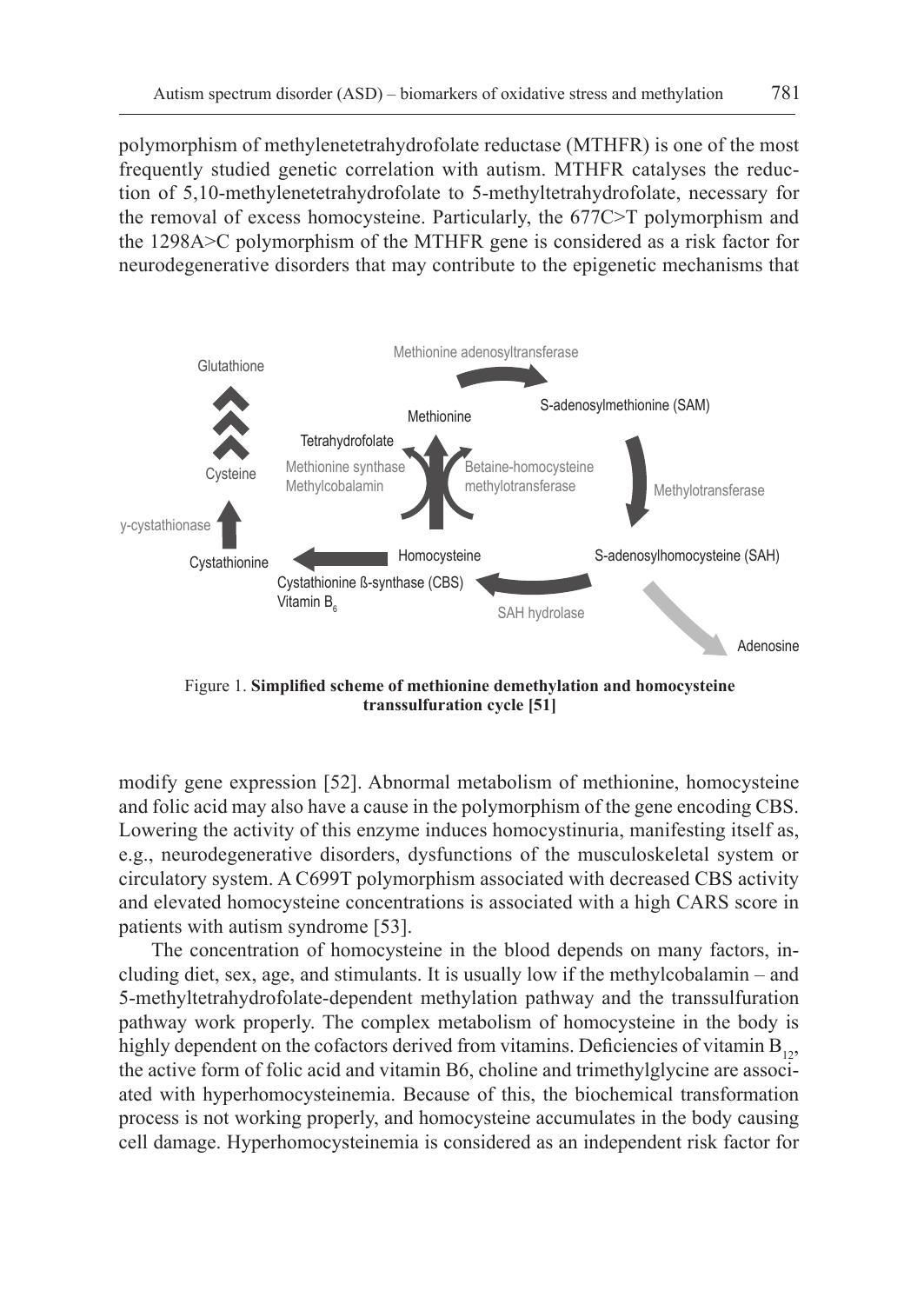many pathological states in neurodegenerative diseases, including autism spectrum disorders [54].

Paşca et al. [55] measured, among others, total plasma homocysteine concentration of 21 children, including 12 with autism syndrome. The homocysteine concentrations of the subjects were higher (9.83  $\pm$  2.75 µmol/L) compared to those in the control group (7.51  $\pm$  0.93  $\mu$ mol/L). C. Puig-Alcaraz et al. [56] have determined the concentration of homocysteine in the urine in a 35-person study group and a 34-person control group. They also showed a significant difference  $(p < 0.05)$  in homocysteine concentrations in subjects with ASD  $(2.24 \pm 3.50 \text{ mmol/mol of creationine})$  compared to healthy subjects  $(0.9 \pm 0.58 \text{ mmol/mol of creation})$ . The correlation analysis showed a significant relationship between the homocysteine concentration and the severity of disturbances in communication skills (Spearman's  $r = 0.453$ ;  $p \le 0.05$ ) [56]. However, studies conducted by Kałużna-Czaplińska et al. [57] confirmed the beneficial effect of using  $B_6$  and  $B_{12}$  vitamins, as well as folic acid in order to reduce the concentration of homocysteine in the urine among children with autism. Supplementation with  $B<sub>c</sub>$ and  $B_{12}$  vitamins was more effective in lowering homocysteine levels with the addition of folic acid. The level of homocysteine in the urine of autistic children before vitamin supplementation was  $2.41 \pm 1.10$  mmol/mol of creatinine and after treatment  $1.13 \pm 0.44$  mmol/mol of creatinine [57].

Homocysteine metabolism disorder in children with autism is complex and it is not easy to explain by an abnormality in the course of a single metabolic pathway. Therefore, during inefficient transmethylation, a significant increase of homocysteine and SAH concentration is observed, while the concentration of methionine and SAM are decreasing. The reversible hydrolysis reaction of SAH to adenosine and homocysteine occurs with the establishment of dynamic equilibrium. In fact, the only reason for this reaction to proceed in the hydrolytic direction is the efficient removal of the product. Thus, metabolic disturbances effectively blocking the removal of homocysteine and adenosine lead to increased SAH level. A reduced SAM/SAH value, manifesting as a methylation cycle disorder and expressing impaired cellular methylation ability, may be an important indicator of metabolic profile changes in children with autism [58, 59].

Melnyk et al. [58] showed a reduced mean SAM/SAH ratio in plasma and a reduced mean percentage of 5-methylcysteine in DNA in 68 children with autism in relation to a 40-persons being siblings of the subjects. The authors of the study also showed an elevated content of oxidized glutathione and 8-oxy-deoxyguanosine (a marker of oxidative DNA damage) in the study group compared to the group of healthy siblings. In their work, they maintain the hypothesis that the weakened antioxidant and methylation capacity of cells would affect the expression of epigenetic genes, and environmental pro-oxidants and genetic risk factors would act through changes in DNA methylation and oxidation reactions that cause damage in susceptible genes.

In the work of James et al. [59], the mean SAM/SAH ratio measured for the study group (20 subjects) was almost 50% lower compared to the control group (33 subjects). Additional measurements of the concentrations of metabolites involved in the trans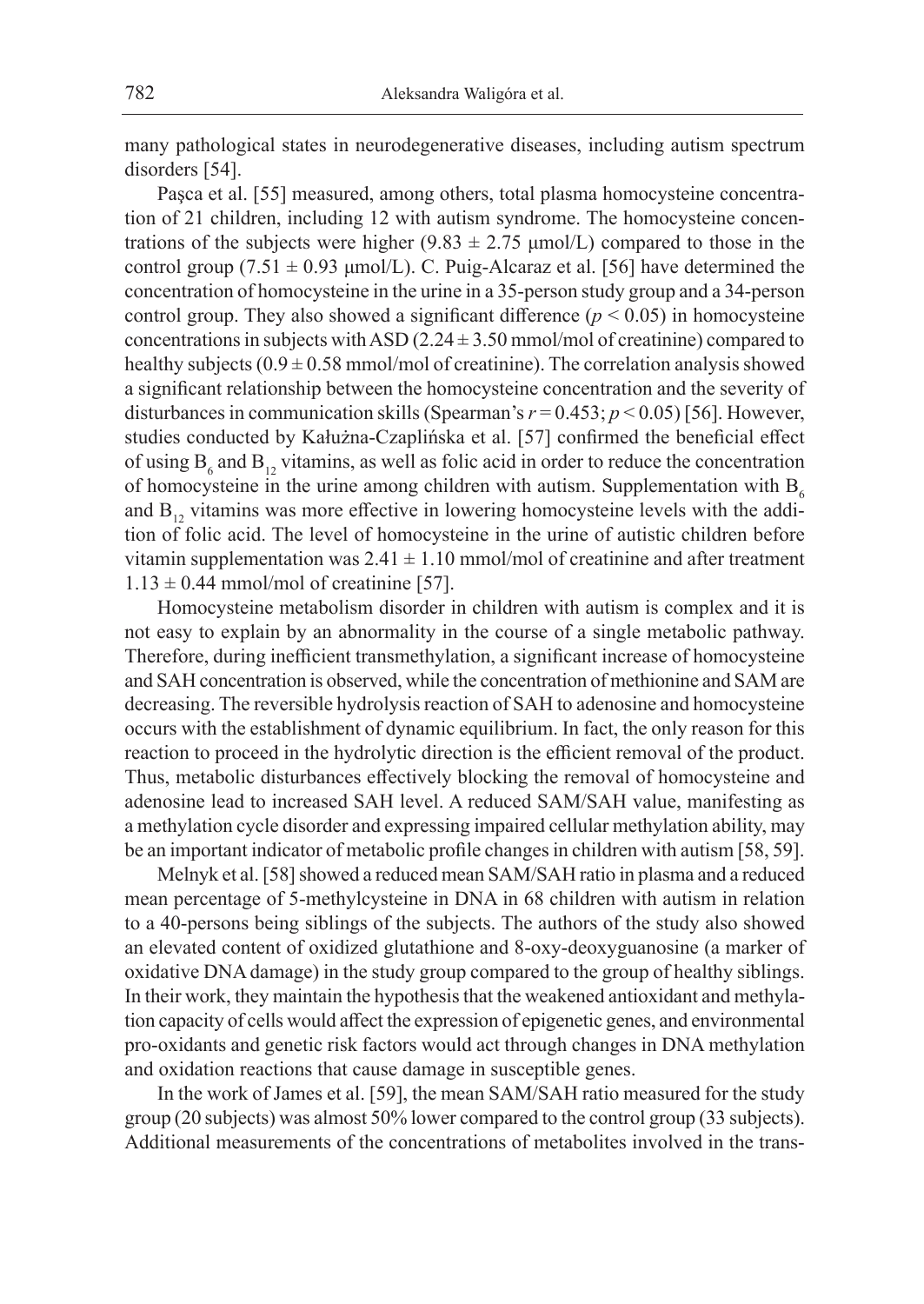sulfuration cycle make it easier to find the reasons for the imbalance in the methionine cycle. Low concentrations of cystathionine, cysteine, and total glutathione are consistent with a decrease in the incidence of homocysteine conversions mediated by CBS [59]. Cysteine, which is an amino acid that limits the synthesis of free glutathione, and its oxidized form – cystine (Cys-S), together cooperate as a major extracellular redox buffer. It is assumed that similar to the intracellular redox buffer (GSH/GSSG), the ratio (CyS/CyS-S) will be correspondingly lower during oxidative stress among people with autism. The analysis of plasma samples confirmed a reduced content of cysteine  $(202 \pm 17 \,\mu\text{mol/L}$  for the control group,  $163 \pm 15 \,\mu\text{mol/L}$  for the study group), which was accompanied by an almost twice elevated concentration of GSSG. The value of total glutathione to oxidized ratio was therefore about 70% lower for the study group. Because of the synthesis of GSH is insufficient when the concentrations of its metabolic precursors are too low, a consistent decrease in cysteine concentration in autistic children suggests an increased sensitivity to oxidative stress [59].

#### **Recapitulation**

Autism spectrum disorder (ASD) is complex, heterogeneous, and as it is commonly believed, has a genetic background. Despite numerous reports suggesting a high level of inheritance of autism, there are still no specific genes directly responsible for this spectrum of disorders. In reference to the genetic and epigenetic factors leading to autism, in the literature many hypotheses have been proposed so far, against which it is possible to broaden diagnostic criteria and develop more accurate procedures to detect this disorder syndrome. An important goal of searching for new biomarkers of autism is to understand the processes contributing to the formation of neurobiological changes as well as to monitor their progress in order to develop an effective pharmacological therapy.

Undoubtedly, there is a good amount of research providing evidence for the association of oxidative stress with autism. Metabolic pathways disrupting the oxidativereduction balance in cells, as well as the concentration of individual antioxidants involved in defence mechanisms against reactive oxygen and nitrogen, are the subject of many analyses. Oxidative stress caused by mitochondrial dysfunction or environmental factors is aggravated by destructive neurological processes or methylation disorders that may contribute to the development of neuropsychiatric diseases. Measurements of reduced glutathione concentration and GSH/GSSG ratio allow estimating to what extent people with autism syndrome are exposed to oxidative stress and whether their cellular antioxidant defence mechanisms are as efficient as those of healthy people. Authors of independent studies, in which the concentration of the reduced form of glutathione in blood samples of people diagnosed with autism were determined, agree that this basic antioxidant is significantly lower than in healthy people. There is, therefore, a basis to suppose that oxidative stress could be a factor contributing to the development of autism. This hypothesis is also supported by the results of studies in which other biomarkers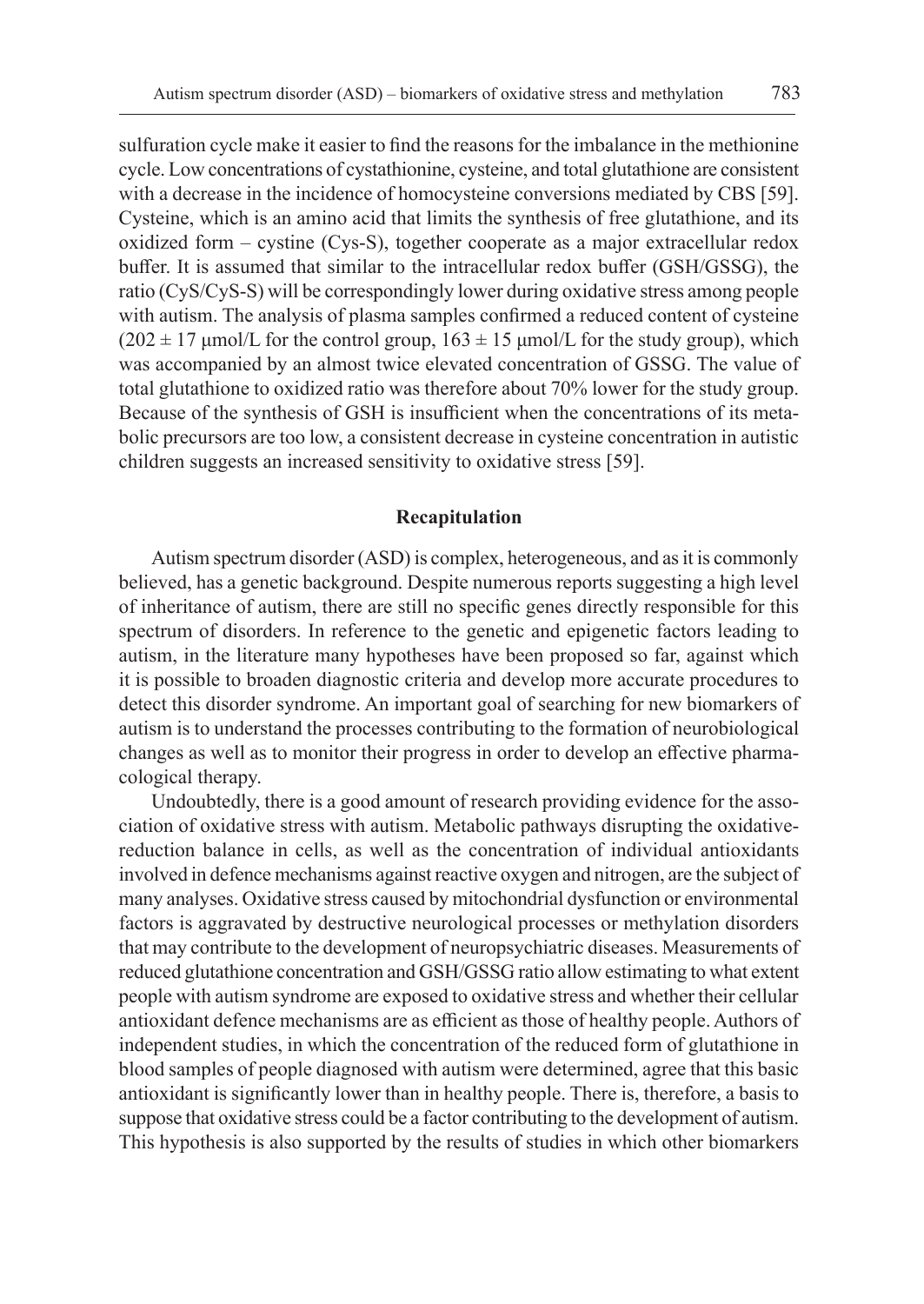of the oxidative-reduction balance disorder were determined and in which statistically significant differences in concentrations between the children from the examined group (ASD) and the control group were found. The higher concentration of 8-isoprostane and lower concentrations of L-carnitine, ceruloplasmin and transferrin in the case of autistic children were related to the occurrence of linguistic disorders characteristic of this group of disorders. Other potential markers such as SOD, GPx and CAT enzymes are also the subject of studies on the relationship of oxidative stress with autism, but in this respect, the test results differ from each other giving conflicting conclusions. Thus, they cannot be considered as biomarkers specific to autism. Nevertheless, the results of these studies show a significant difference in concentrations of these antioxidants in people with autism compared to healthy children.

Recently, attention has also been paid to the occurrence of disorders of the methionine metabolic pathway in people with autism, which is of fundamental importance, among others, in the control of gene expression, detoxification of xenobiotics and production of glutathione, neurotransmitters and immune cells. Abnormal levels of homocysteine, SAM/SAH or cysteine in the plasma of autistic people are evidence of impaired ability to cooperate with interdependent methylation and transsulfuration processes and the resulting consequences, among others, for the nervous system. This dependence, unfortunately, is not only the domain of autism but also other diseases with a neurodegenerative background.

Although the results suggest a reduced 'ability' of cellular methylation and maintaining a proper antioxidant status among people affected by autism, it is worth remembering that the analysis of body fluids was carried out after the diagnosis of the illness. Thus, it cannot be unambiguously determined whether the observed methylation disruption and the ability to maintain the natural redox balance in the body contribute to the pathogenesis of autism or are simply the result of the pathophysiology of the illness.

The variety of neurological and metabolic epigenetic processes that create disorders typical for ASD syndrome causes that undertaking effective clinical therapy involves the necessity of conducting individual phenotypic therapy. So far, one universal biomarker profile has not been defined. However, the strategy of selecting appropriate and effective clinical therapy based on the comprehensive determination of biochemical ASD indicators seems to be appropriate and have a higher value than the individual determination of a biomarker associated with a single risk factor.

## **References**

- 1. Yates K, Le Couteur A. *Diagnosing autism*. Paediatr. Child Health 2009; 19(2): 55–59.
- 2. Karpińska D. *Deficyt teorii umysłu w autyzmie. Symptomy i uwarunkowania*. In: *Neurokognitywistyka w patologii i zdrowiu 2009–2011*. Annales Academiae Medicae Stetinensis 2011; 57(Sympozja 1): 60–67.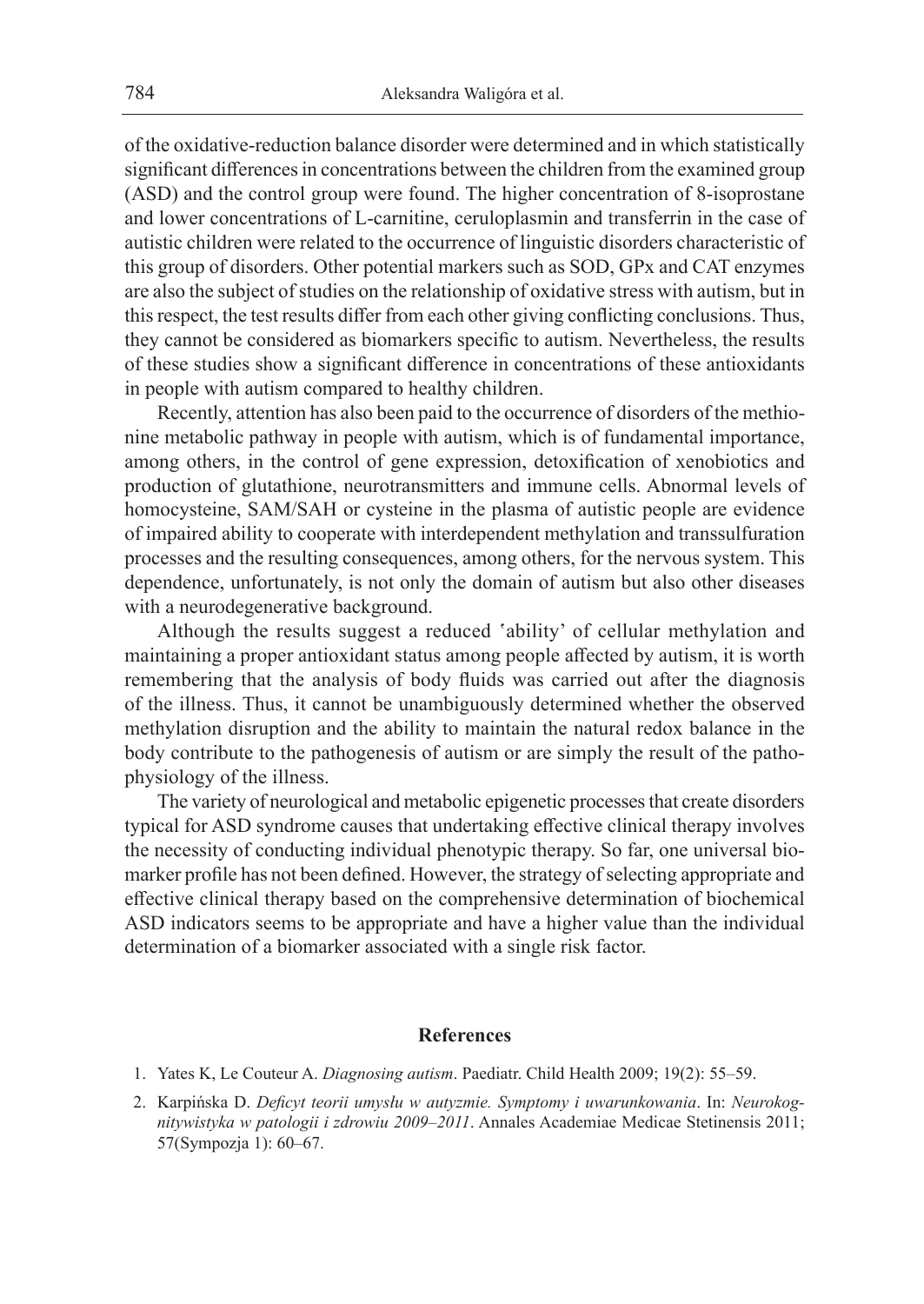- 3. Rybakowski F, Białek A, Chojnicka I, Dziechciarz P, Horvath A, Janas-Kozik M et al. *Autism spectrum disorders – epidemiology, symptoms, comorbidity and diagnosis*. Psychiatr. Pol. 2014; 48(4): 653–665.
- 4. Gerhant A, Olajossy M, Olajossy-Hilkesberger L. *Neuroanatomiczne, genetyczne i neurochemiczne aspekty autyzmu dziecięcego*. Psychiatr. Pol. 2013; 47(6): 1101–1111.
- 5. Goodman R, Scott S. *Psychiatria dzieci i młodzieży*. Wroclaw: Elsevier Urban & Partner; 2000.
- 6. Goldani A, Downs S, Widjaja F, Lawton B, Hendren R. *Biomarkers in autism*. Front. Psychiatry 2014; 5: 100.
- 7. Gorczyca P, Kapinos-Gorczyca A, Ziora K, Oświęcimska J. *Photoanthropometric study of dysmorphic features of the face in children with autism and Asperger syndrome*. Iran J. Psychiatry 2012; 7(1): 41–46.
- 8. Hallmann A. *Ocena cytotoksycznego działania menadionu, wodoronadtlenku tert-butylu i nadtlenku wodoru w komórkach choriocarcinoma*. Gdansk: Medical University of Gdansk; 2008.
- 9. Sroka J, Madeja Z. *Udział reaktywnych form tlenu i reduktazy tioredoksyny w regulacji migracji komórek*. Post. Bioch. 2009; 55(2): 145–152.
- 10. Przybylska D, Kosieniak G. *Rola oksydazy NADPH NOX4 w regulacji procesów proliferacji, starzenia i różnicowania komórek*. Post. Bioch. 2014; 60(1): 69–73.
- 11. Shichiri M, Yoshida Y, Niki E. *Unregulated lipid peroxidation in neurological dysfunction*. In: Watson R, editor. *Omega-3 fatty acids in brain and neurological health*. London: Academic Press; 2004. P. 31–55.
- 12. Alfadda A, Salam R. *Reactive oxygen species in health and disease*. J. Biomed. Biotechnol. 2012; 2012: 936486.
- 13. Dröge W. *Free radicals in the physiological control of cell function*. Physiol. Rev. 2002; 82(1): 47–95.
- 14. Sharma P, Jha A, Dubey R, Pessarakli M. *Reactive oxygen species, oxidative damage, and antioxidative defense mechanism in plants under stressful conditions*. J. Bot. 2012; 2012: 217037.
- 15. Lobo V, Patil A, Phatak A, Chandra N. *Free radicals, antioxidants and functional foods: Impact on human health*. Pharmacogn. Rev. 2010; 4(8): 118–126.
- 16. Alvarez B, Radi R. *Peroxynitrite reactivity with amino acids and proteins*. Amino Acids. 2003; 25(3–4): 295–311.
- 17. Burneya S, Caulfielda J, Nilesb J, Wishnokb J, Tannenbaumab S. *The chemistry of DNA damage from nitric oxide and peroxynitrite. The chemistry of DNA damage from nitric oxide and peroxynitrite*. Mutat. Res. Fundam. Mol. Mech. Mutagen. 1999; 424(1–2): 37–49.
- 18. Geier D, Kern J, Geier M. *A prospective study of oxidative stress biomarkers in autistic disorders*. E. J. Appl. Psychol. 2009; 5(1): 2–10.
- 19. Erden-Inal M, Sunal E, Kanbak G. *Age-related changes in the glutathione redox system*. Cell Biochem. Funct. 2002; 20(1): 61–66.
- 20. Chauhan A, Chauchan V. *Oxidative stress in autism*. Pathophysiology 2006; 13(3): 171–181.
- 21. James S, Rose S, Melnyk S, Jernigan S, Blossom S, Pavliv O et al. *Cellular and mitochondrial glutathione redox imbalance in lymphoblastoid cells derived from children with autism*. The FASEB J. 2009: 23(8); 2374–2383.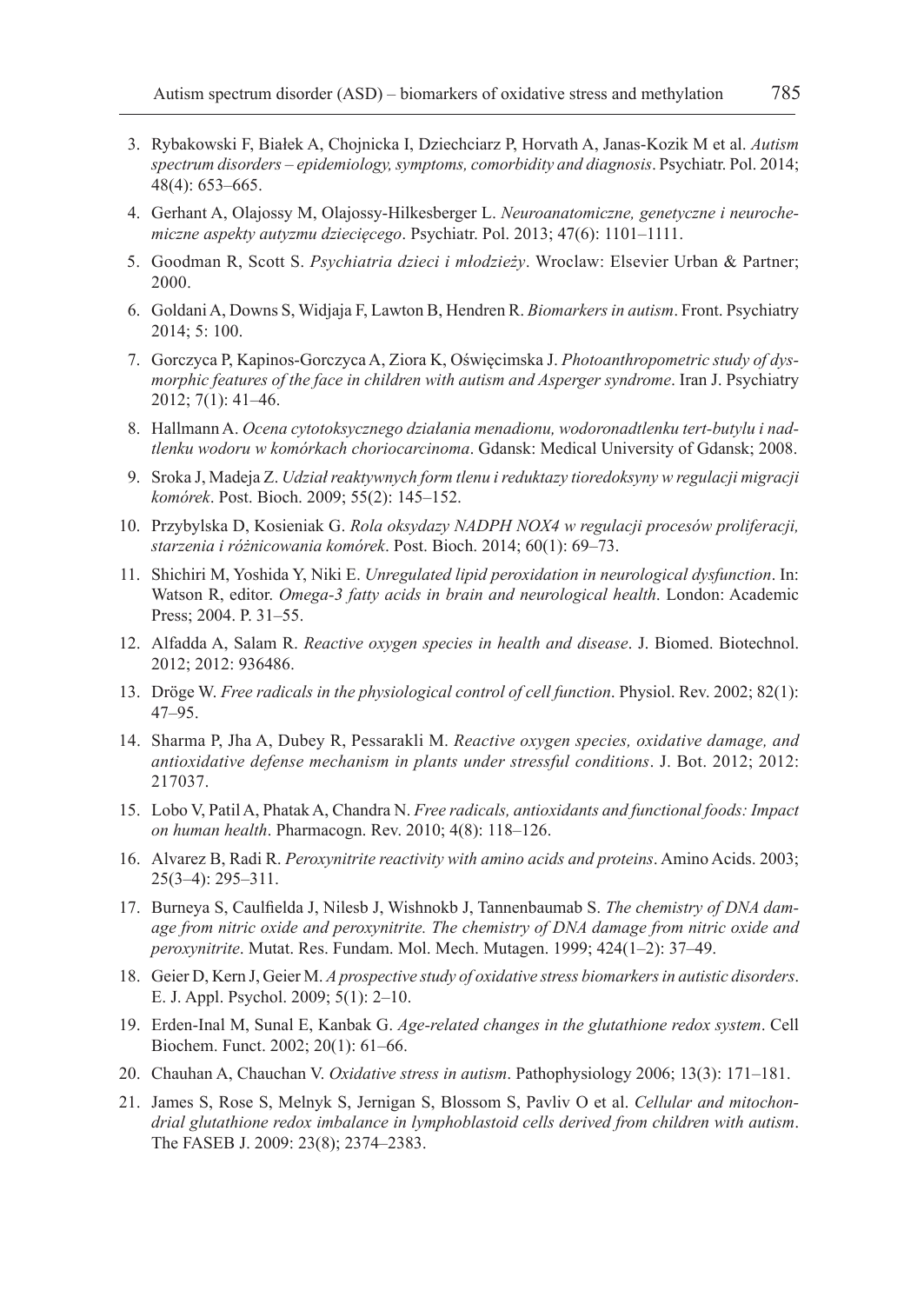- 22. Chauhan A, Audhya T, Chauchan V. *Brain region-specific glutathione redox imbalance in autism*. Neurochem. Res. 2012; 37(8): 1681–1689.
- 23. Adams J, Audhya T, McDonough-Means S, Rubin R, Quig D, Geis E et al. *Nutritional and metabolic status of children with autism vs. neurotypical children, and the association with autism severity*. Nutr. Metab. 2011; 8(8): 34.
- 24. Pasca S, Dronca E, Kaucsar T, Craciun E, Endreffy E, Ferencz B et al. *One carbon metabolism disturbances and the C677T MTHFR gene polymorphism in children with autism spectrum disorders*. J. Cell Mol. Med. 2009; 13(10): 4229–4238.
- 25. James S, Melnyk S, Jernigan S, Cleves M, Halsted C, Wong D et al. *Metabolic endophenotype and related genotypes are associated with oxidative stress in children with autism*. Am. J. Med. Genet B. Neuropsychiatr. Genet. 2006; 141B(8): 947–956.
- 26. James S, Melnyk S, Fuchs G, Reid T, Jernigan S, Pavliv O et al. *Efficacy of methylcobalamin and folinic acid treatment on glutathione redox status in children with autism*. Am. J. Clin. Nutr. 2009; 89(1): 425–430.
- 27. Al-Yafee Y, Al-Ayadhi L, Haq S, El-Ansary A. *Novel metabolic biomarkers related to sulfur dependent detoxification pathways in autistic patients of Saudi Arabia*. BMC Neurol. 2011; 11: 139.
- 28. James SJ. *Oxidative stress and the metabolic pathology of autism*. In: Zimmerman AW, editor. *Autism: Current theories and evidence*. Humana Press; 2008. P. 245–268.
- 29. Frustaci A, Neri M, Cesario A, Adams J, Domenici E, Dalla Bernardina B et al. *Oxidative stress-related biomarkers in autism: Systematic review and meta-analyses*. Free Radic. Biol. Med. 2012; 52(10): 2128–2141.
- 30. Meguid N, Dardir A, Abdel-Raouf E, Hashish A. *Evaluation of oxidative stress in autism: defective antioxidant enzymes and increased lipid peroxidation*. Biol. Trace Elem. Res. 2011; 143(1): 58–65.
- 31. Yorbik O, Sayal A, Akay C, Akbiyik D, Sohmen T. *Investigation of antioxidant enzymes in children with autistic disorder*. Prostaglandins Leukot. Essent. Fatty Acids. 2002; 67(5): 341–343.
- 32. Pasca S, Nemes B, Vlase L, Gagyi C, Dronca E, Miu A et al. *High levels of homocysteine and low serum paraoxonase 1 arylesterase activity in children with autism*. Life Sci. 2006; 78(19): 2244–2248.
- 33. Söğüt S, Zoroğlu S, Ozyurt H, Yilmaz H, Ozuğurlu F, Sivasli E et al. *Changes in nitric oxide levels and antioxidant enzyme activities may have a role in the pathophysiological mechanisms involved in autism*. Clin. Chim. Acta. 2003; 313(1–2): 111–117.
- 34. Al-Gadani Y, El-Ansary A, Attas O, Al-Ayadhi L. *Metabolic biomarkers related to oxidative stress and antioxidant status in Saudi autistic children*. Clin. Biochem. 2009; 42(10–11): 1032–1040.
- 35. Zoroğlu S, Armutcu F, Ozen S, Gurel A, Sivasli E, Yetkin O et al. *Increased oxidative stress and altered activities of erythrocyte free radical scavenging enzymes in autism*. Eur. Arch. Psychiatry Clin. Neurosci. 2004; 254(3): 143–147.
- 36. González-Fraguela M, Hung M-L, Vera H, Maragoto C, Noris E, Blanco L et al. *Oxidative stress markers in children with autism spectrum disorders*. Br. J. Med. Med. Res. 2013; 3(2): 307–317.
- 37. Ming X, Johnson WG, Stenroos ES, Mars A, Lambert GH, Buyske S. *Genetic variant of glutathione peroxidase 1 in autism*. Brain Dev. 2010; 32(2): 105–109.
- 38. Essa M, Guillemin G, Waly M, Al-Sharbati M, Al-Farsi Y, Hakkim F et al. *Reduced levels of antioxidant proteins in children with autism in Oman*. Int. J. Nutr. Pharmacol. Neurol. Dis. 2012; 2(1): 53–56.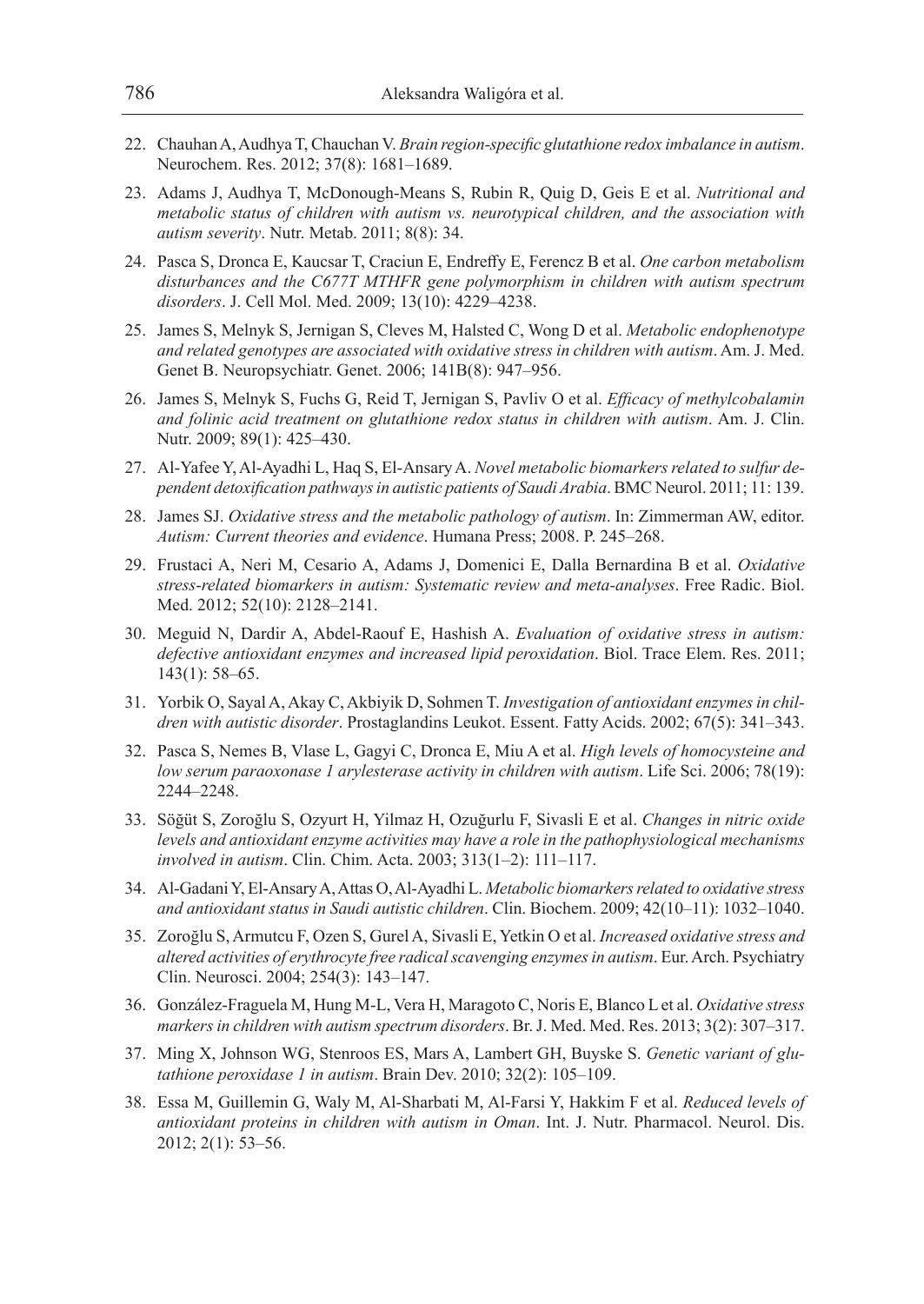- 39. Yu B. *Cellular defenses against damage from reactive oxygen species*. Physiol. Rev. 1994; 74(1): 139–162.
- 40. Chauhan A, Chauhan V, Brown W, Cohen I. *Oxidative stress in autism: Increased lipid peroxidation and reduced serum levels of ceruloplasmin and transferrin – the antioxidant proteins*. Life Sci. 2004; 75(21): 2539–2549.
- 41. Milne L, Musiek E, Morrow J. *F2-Isoprostanes as markers of oxidative stress in vivo: An overview*. Biomarkers 2005; 10(1): 10–23.
- 42. El-Ansary A, Al-Ayadhi L. *Lipid mediators in plasma of autism spectrum disorders*. Lipids Health Dis. 2012; 11: 160.
- 43. Ming X, Stein T, Brimacombe M, Johnson W, Lambert G, Wagner G. *Increased excretion of a lipid peroxidation biomarker in autism*. Prostaglandins Leukot. Essent. Fatty Acids 2005; 73(5): 379–384.
- 44. Qasem H, Al-Ayadhi L, El-Ansary A. *Cysteinyl leukotriene correlated with 8 isoprostane levels as predictive biomarkers for sensory dysfunction in autism*. Lipids Health Dis. 2016; 15: 130.
- 45. Lee BJ, Lin JS, Lin YCh, Lin PT. *Effects of L-carnitine supplementation on oxidative stress and antioxidant enzymes activities in patients with coronary artery disease: A randomized, placebo-controlled trial*. Nutr. J. 2014; 13: 79.
- 46. Sener G, Paskaloğlu K, Satiroglu H, Alican I, Kaçmaz A, Sakarcan A. *L-carnitine ameliorates oxidative damage due to chronic renal failure in rats*. J. Cardiovasc. Pharmacol. 2004; 43(5): 698–705.
- 47. Gülçin I. *Antioxidant and antiradical activities of L-carnitine*. Life Sci. 2006; 78(8): 803–811.
- 48. Kolodziejczyk J, Saluk-Juszczak J, Wachowicz B. *L-Carnitine protects plasma components against oxidative alterations*. Nutrition 2011; 27(6): 693–699.
- 49. Filipek PA, Juranek J, Nguyen MT, Cummings Ch, Gargus JJ. *Relative carnitine deficiency in autism*. J Autism. Dev. Disord. 2004; 34(6): 615–623.
- 50. Audhya T. *Role of B vitamins in biological methylation*. Health Diagnostics and Research Institute; 2012.
- 51. Deth R, Muratore C, Benzecry J, Power-Charnitsky V, Waly M. *How environmental and genetic factors combine to cause autism: A redox/methylation hypothesis*. Neurotoxicology. 2008; 29(1): 190–201.
- 52. Sener E, Oztop D, Ozkul Y. *MTHFR gene C677T polymorphism in autism spectrum disorders*. Genet. Res. Int. 2014; 2014: 698574.
- 53. El Shafae M, Sabry J, Behiry E, Elshahat S, Zaki M, Esmaiel N. *Association of cystathionine beta synthase gene polymorphism with cognitive disorders in autistic children*. J. Innov. Pharmaceut. Biol. Sci. 2017; 4(3): 20–24.
- 54. Sharma M, Tiwari M, Tiwari K. *Hyperhomocysteinemia: Impact on neurodegenerative diseases*. Basic Clin. Pharmacol. Toxicol. 2015; 117(5): 287–296.
- 55. Paşca S, Nemeş B, Vlase L, Gagyi C, Dronca E, Miu AC et al. *High levels of homocysteine and low serum paraoxonase 1 arylesterase activity in children with autism*. Life Sci. 2006; 78(19): 2244–2248.
- 56. Puig-Alcaraz C, Fuentes-Albero M, Calderón J, Garrote D, Cauli O. *Increased homocysteine levels correlate with the communication deficit in children with autism spectrum disorder*. Psychiatry Res. 2015; 229(3): 1031–1037.